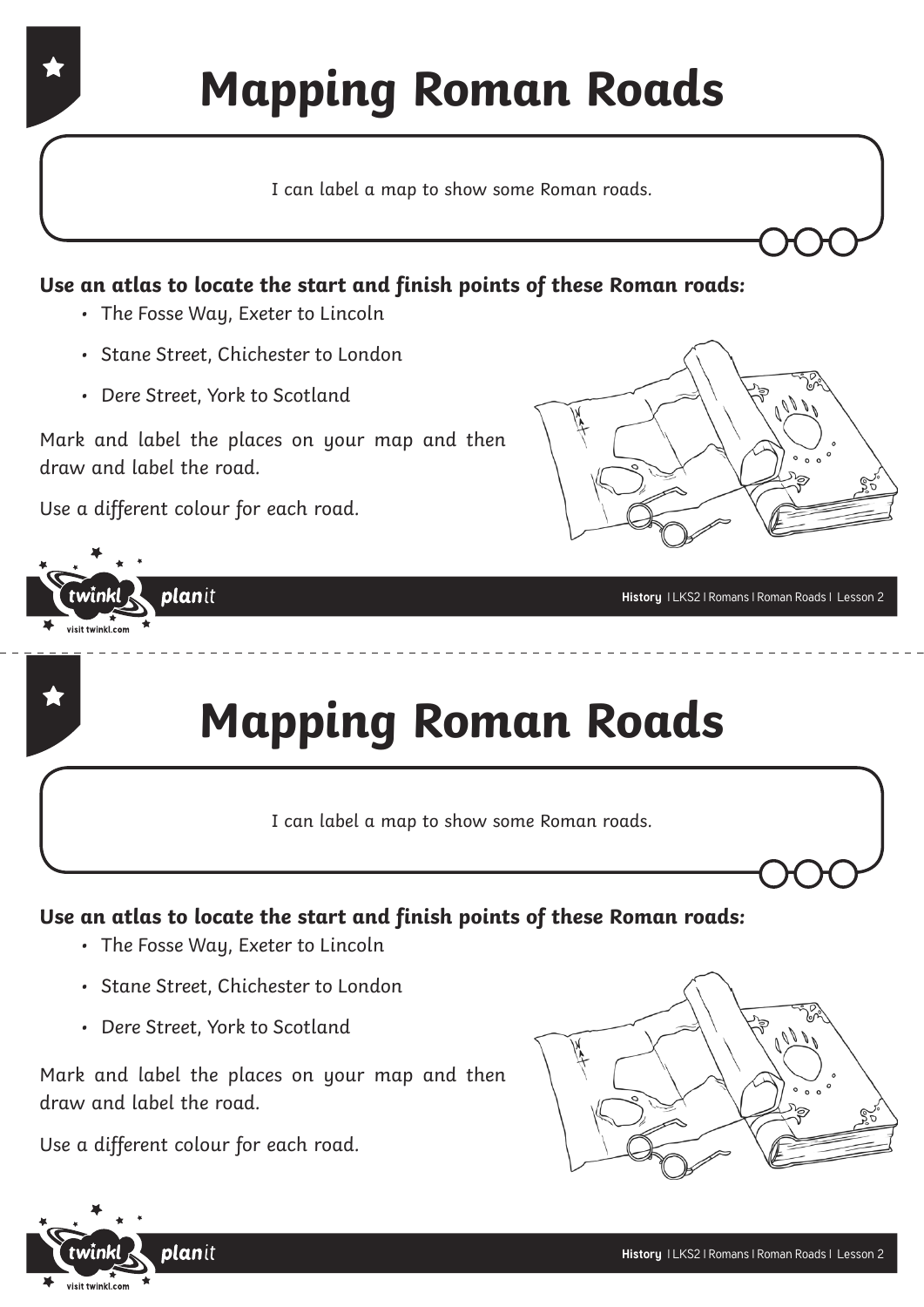# **Mapping Roman Roads**

I can label a map to show some Roman roads.

#### **Use an atlas to locate the start and finish points of these Roman roads:**

- The Fosse Way, Exeter to Lincoln
- Stane Street, Chichester to London
- Dere Street, York to Scotland
- Ermine street, London to York (via Lincoln)
- Akeman Street, St Albans to Cirencester



Mark and label the places on your map and then draw and label the road. Use a different colour for each road.



### **Mapping Roman Roads**

I can label a map to show some Roman roads.

#### **Use an atlas to locate the start and finish points of these Roman roads:**

- The Fosse Way, Exeter to Lincoln
- Stane Street, Chichester to London
- Dere Street, York to Scotland
- Ermine street, London to York (via Lincoln)
- Akeman Street, St Albans to Cirencester

Mark and label the places on your map and then draw and label the road. Use a different colour for each road.